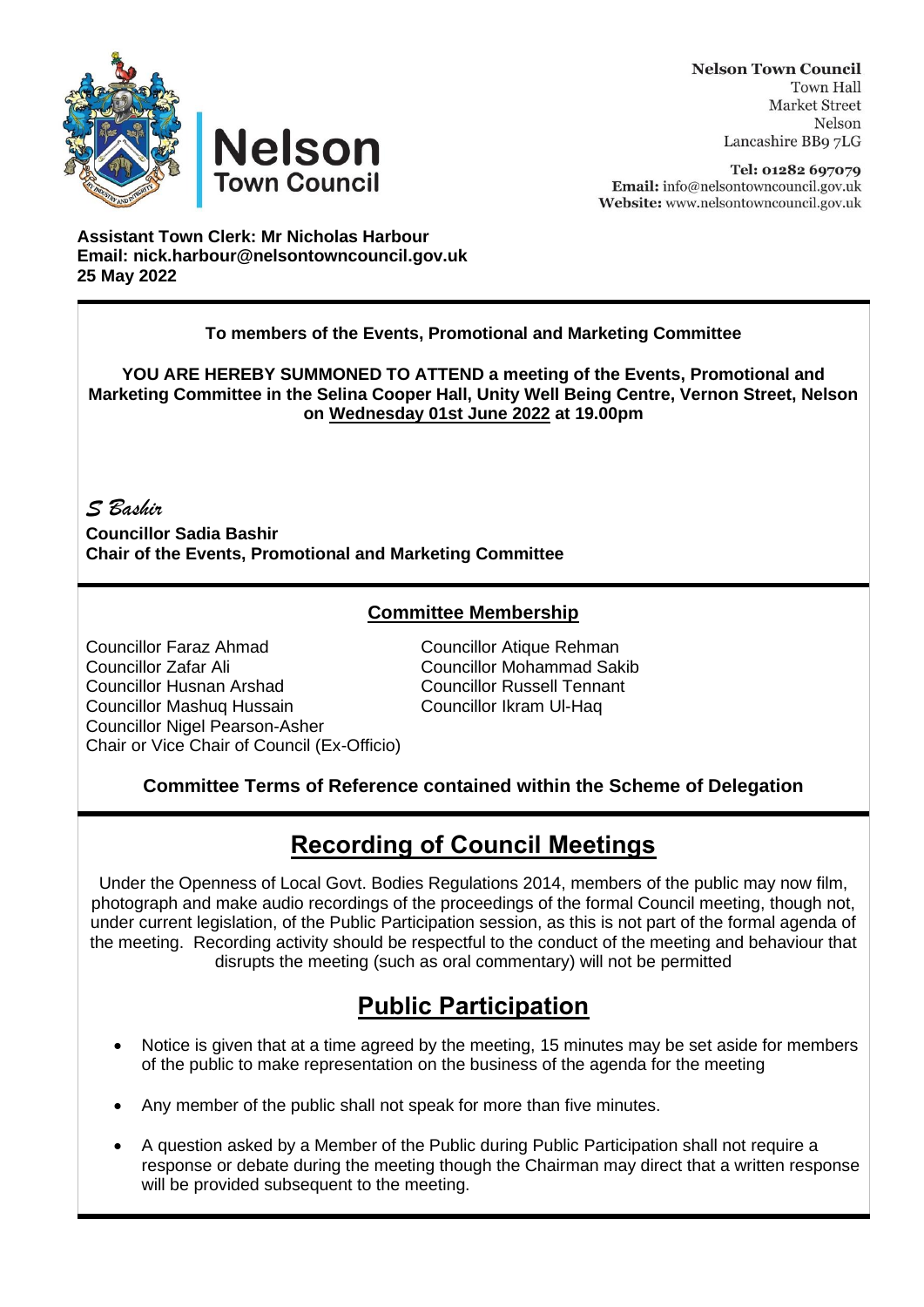| <u>A G E N D A</u> |                                                                                                                                                                                                                                                                                                                                                                                                                                                                                                                          |
|--------------------|--------------------------------------------------------------------------------------------------------------------------------------------------------------------------------------------------------------------------------------------------------------------------------------------------------------------------------------------------------------------------------------------------------------------------------------------------------------------------------------------------------------------------|
| 1.                 | <b>Election of Committee Chairman</b><br>To elect a committee chair for the ensuing year                                                                                                                                                                                                                                                                                                                                                                                                                                 |
| 2.                 | <b>Election of Committee Vice-Chairman</b><br>To elect a committee vice-chair for the ensuing year                                                                                                                                                                                                                                                                                                                                                                                                                       |
| 3.                 | <b>Apologies for Absence</b><br>To receive and approve apologies for absence and reasons given to the Assistant Town Clerk<br>prior to the meeting.                                                                                                                                                                                                                                                                                                                                                                      |
| 4.                 | <b>Declarations of Interests</b><br>To receive disclosures of personal and prejudicial interests from members on matters to be<br>considered at the meeting. Officers are required to make a formal declaration about council<br>contracts where the employee has a financial interest.                                                                                                                                                                                                                                  |
|                    | Note: Members must generally declare a disclosable pecuniary interest which he or she has in<br>any item on the Agenda. A Member with a disclosable pecuniary interest may not participate in<br>any discussion of the matter at the meeting and must not participate in any vote taken on the<br>matter at the meeting. In addition, the Council's Standing Orders require a Member with a<br>disclosable pecuniary interest to leave the room where the meeting is held while any discussion<br>or voting takes place. |
| 5.                 | <b>Adjournment for Public Participation</b><br>To adjourn the meeting for 15 minutes to allow members of the public to make representation on<br>the business of the agenda for the meeting. No resolutions can be under public participation.                                                                                                                                                                                                                                                                           |
| 6.                 | <b>Minutes</b><br>To approve the draft minutes of the Events, Promotional and Marketing committee meeting held<br>on 27 April 2022 (previously circulated).                                                                                                                                                                                                                                                                                                                                                              |
| 7.                 | <b>Nelson Spring Festival</b><br>To receive feedback following on from the Nelson Spring Festival which took place in May 2022.                                                                                                                                                                                                                                                                                                                                                                                          |
| 8.                 | <b>Northwest In Bloom Awards 2022</b><br>To discuss and plan the Northwest In Bloom competition entry, due to take place in July 2022.                                                                                                                                                                                                                                                                                                                                                                                   |
| 9.                 | <b>Nelson Town Council Newsletter Spring 2022</b><br>To discuss and review the content for the Nelson Town Council Spring 2022 newsletter.                                                                                                                                                                                                                                                                                                                                                                               |
| 10.                | <b>Queens Jubilee</b><br>To discuss and plan upcoming Queen's Jubilee due to take place in June 2022.                                                                                                                                                                                                                                                                                                                                                                                                                    |
| 11.                | <b>Eid Lighting</b><br>To receive an update around the Eid lighting in the town centre.                                                                                                                                                                                                                                                                                                                                                                                                                                  |
| 12.                | <b>Work with Building Bridges</b><br>To discuss potential opportunities to work alongside Building Bridges.                                                                                                                                                                                                                                                                                                                                                                                                              |
| 13.                | New Event Options - Curry Festival and Clothing Market                                                                                                                                                                                                                                                                                                                                                                                                                                                                   |